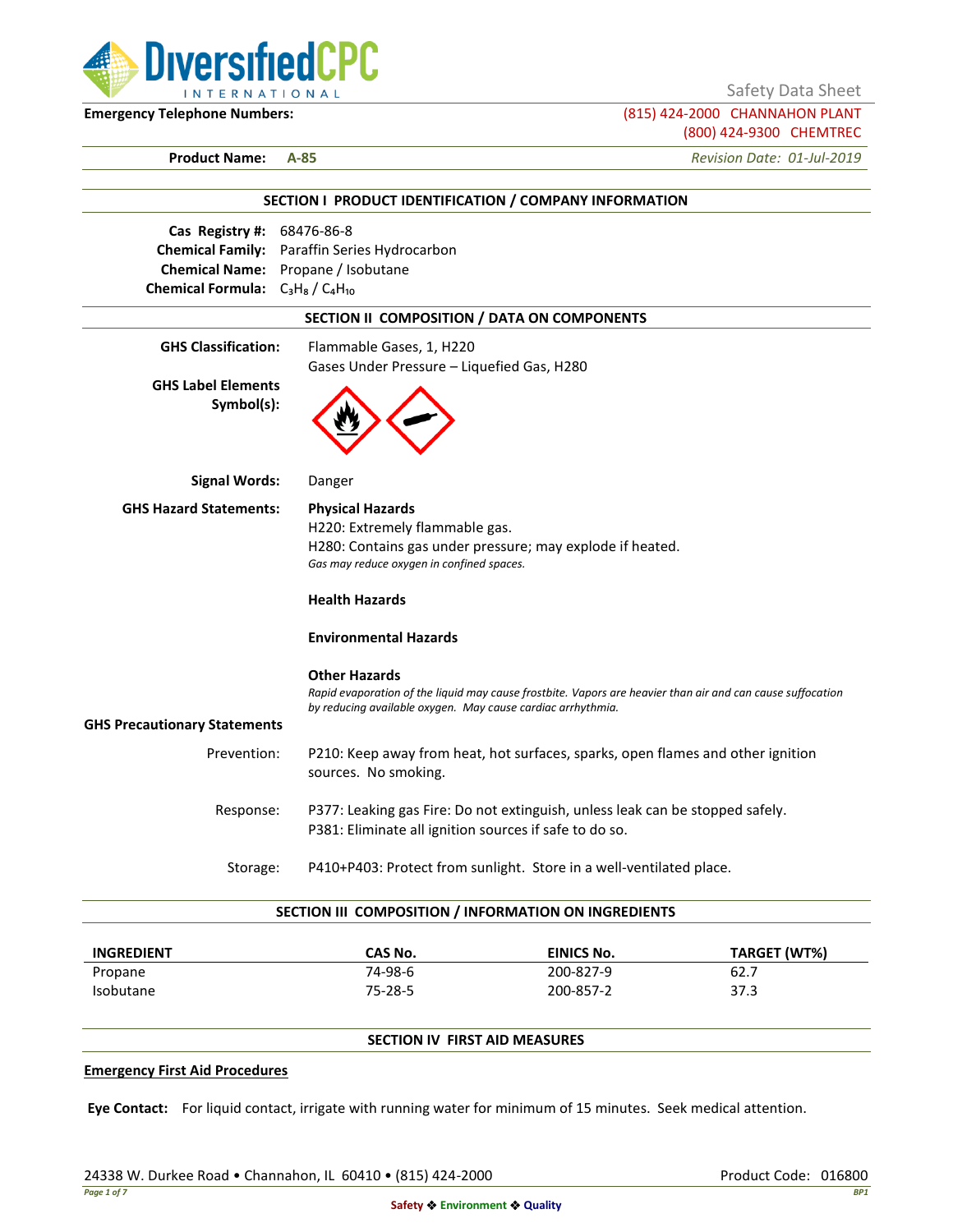

| Skin Contact: For liquid contact, warm areas gradually and get medical attention if there is evidence of frost bite or tissue |
|-------------------------------------------------------------------------------------------------------------------------------|
| damage. Flush area with lukewarm water. Do not rub affected area. If blistering occurs, apply a sterile                       |
| dressing. Seek medical attention.                                                                                             |
|                                                                                                                               |

**Inhalation:** Remove to fresh air. Artificial respiration and/or oxygen may be necessary. Consult a physician. **Ingestion:** This material is a gas under normal atmospheric conditions and ingestion is unlikely.

Most important symptoms and effects

**Acute:** Anesthetic effects at high concentrations.

**Delayed:** None known or anticipated. See Section 11 for information on effects from chronic exposure, if any.

**Notes to Physician:** Epinephrine and other sympathomimetic drugs may initiate cardiac arrhythmias in persons exposed to high concentrations of hydrocarbon solvents (e.g., in enclosed spaces or with deliberate abuse). The use of other drugs with less arrhythmogenic potential should be considered. If sympathomimetic drugs are administered, observe for the development of cardiac arrhythmias.

### **SECTION V FIRE FIGHTING MEASURES**

### **Suitable Extinguishing Media:**

Water spray, Water mist, Foam, Dry chemical or Carbon Dioxide. Carbon dioxide can displace oxygen. Use caution when applying carbon dioxide in confined spaces.

### **Fire Fighting Procedures:**

For fires beyond the initial stage, emergency responders in the immediate hazard area should wear protective clothing. When the potential chemical hazard is unknown, in enclosed or confined spaces, a self contained breathing apparatus should be worn. In addition, wear other appropriate protective equipment as conditions warrant (see Section 8). Isolate immediate hazard area and keep unauthorized personnel out. Stop spill/release if it can be done safely. If this cannot be done, allow fire to burn. Move undamaged containers from immediate hazard area if it can be done safely. Stay away from ends of container. Water spray may be useful in minimizing or dispersing vapors and to protect personnel. Cool equipment exposed to fire with water, if it can be done safely.

### **Unusual Fire and Explosion Hazards:**

Extremely flammable. Contents under pressure. This material can be ignited by heat, sparks, flames, or other sources of ignition. The vapor is heavier than air. Vapors may travel considerable distances to a source of ignition where they can ignite, flash back, or explode. May create vapor/air explosion hazard indoors, in confined spaces, outdoors, or in sewers. If container is not properly cooled, it can rupture in the heat of a fire. Drains can be plugged and valves made inoperable by the formation of ice if rapid evaporation of large quantities of the liquefied gas occurs. Do not allow run-off from fire fighting to enter drains or water courses – may cause explosion hazard in drains and may reignite.

**Hazardous Combustion Products**: Combustion may yield smoke, carbon monoxide, and other products of incomplete combustion. Oxides of nitrogen and sulfur may also be formed.

*See Section 9 for Flammable Properties including Flash Point and Flammable (Explosive) Limits.*

### **NPCA - HMIS RATINGS**

| <b>HEALTH</b>              |  |
|----------------------------|--|
| <b>FLAMMABILITY</b>        |  |
| <b>REACTIVITY</b>          |  |
| <b>PERSONAL PROTECTION</b> |  |

**PERSONAL PROTECTION - (***Personal Protection Information To Be Supplied By The User)*

### **SECTION VI ACCIDENTAL RELEASE MEASURES**

**Steps To Be Taken If Material Is Released or Spilled**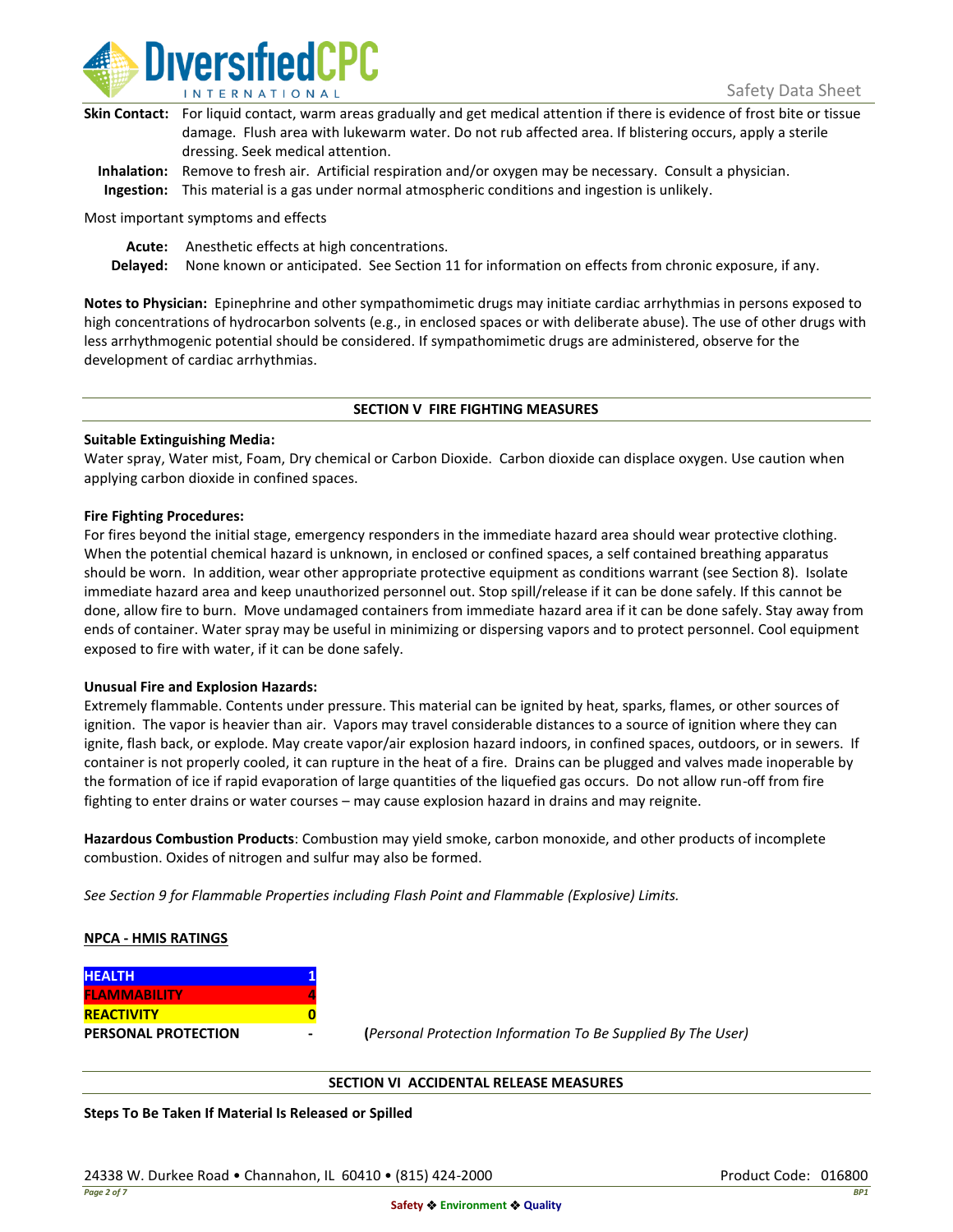

Avoid sources of ignition - ventilate area. Use water fog to evaporate or ventilate. Protect body against contact with liquid. If confined space - use self contained breathing apparatus. Consult local fire authorities.

**Personal Precautions:** Extremely flammable. Spillages of liquid product will create a fire hazard and may form an explosive atmosphere. Keep all sources of ignition and hot metal surfaces away from spill/release if safe to do so. The use of explosion-proof electrical equipment is recommended. Beware of accumulation of gas in low areas or contained areas, where explosive concentrations may occur. Prevent from entering drains or any place where accumulation may occur. Ventilate area and allow to evaporate. Stay upwind and away from spill/release. Avoid direct contact with material. For large spillages, notify persons downwind of the spill/release, isolate immediate hazard area and keep unauthorized personnel out. Wear appropriate protective equipment, including respiratory protection, as conditions warrant (see Section 8). See Sections 2 and 7 for additional information on hazards and precautionary measures.

**Environmental Precautions:** Stop spill/release if it can be done safely. Water spray may be useful in minimizing or dispersing vapors. If spill occurs on water notify appropriate authorities and advise shipping of any hazard.

**Methods for Containment and Clean-Up**: Notify relevant authorities in accordance with all applicable regulations.

Recommended measures are based on the most likely spillage scenarios for this material; however local conditions and regulations may influence or limit the choice of appropriate actions to be taken.

## **SECTION VII HANDLING AND STORAGE**

**Precautions for safe handling:** Comply with state and local regulations covering liquefied petroleum gases. Comply with NFPA Pamphlet #58. Keep away from heat or sources of ignition. Prohibit smoking in areas of storage or use. Take precautionary measures against static discharge. Use good personal hygiene practices and wear appropriate personal protective equipment (see section 8).

Contents are under pressure. Gases can accumulate in confined spaces and limit oxygen available for breathing. Use only with adequate ventilation. The use of explosion-proof electrical equipment is recommended and may be required (see appropriate fire codes). Refer to NFPA-70 and/or API RP 2003 for specific bonding/grounding requirements. Electrostatic charge may accumulate and create a hazardous condition when handling or processing this material. To avoid fire or explosion, dissipate static electricity during transfer by grounding and bonding containers and equipment before transferring material.

Do not enter confined spaces such as tanks or pits without following proper entry procedures such as ASTM D-4276 and 29CFR 1910.146.

**WARNING**: Unless otherwise specifically indicated, no odorant is added to this product. You cannot depend upon your sense of smell for leak detection! Ensure appropriate gas detection is available and working for the detection of leaks.

**Conditions for safe storage:** Keep container(s) tightly closed and properly labeled. Use and store this material in cool, dry, well ventilated areas away from heat, direct sunlight, hot metal surfaces, and all sources of ignition. Store only in approved containers. Post area "No Smoking or Open Flame." Keep away from any incompatible material (see Section 10). Protect container(s) against physical damage. Outdoor or detached storage is preferred. Indoor storage should meet OSHA standards and appropriate fire codes.

"Empty" containers retain residue and may be dangerous. Do not pressurize, cut, weld, braze, solder, drill, grind, or expose such containers to heat, flame, sparks, or other sources of ignition. They may explode and cause injury or death. Avoid exposing any part of a compressed-gas cylinder to temperatures above 125F (51.6C).

Gas cylinders should be stored outdoors or in well ventilated storerooms at no lower than ground level and should be quickly removable in an emergency.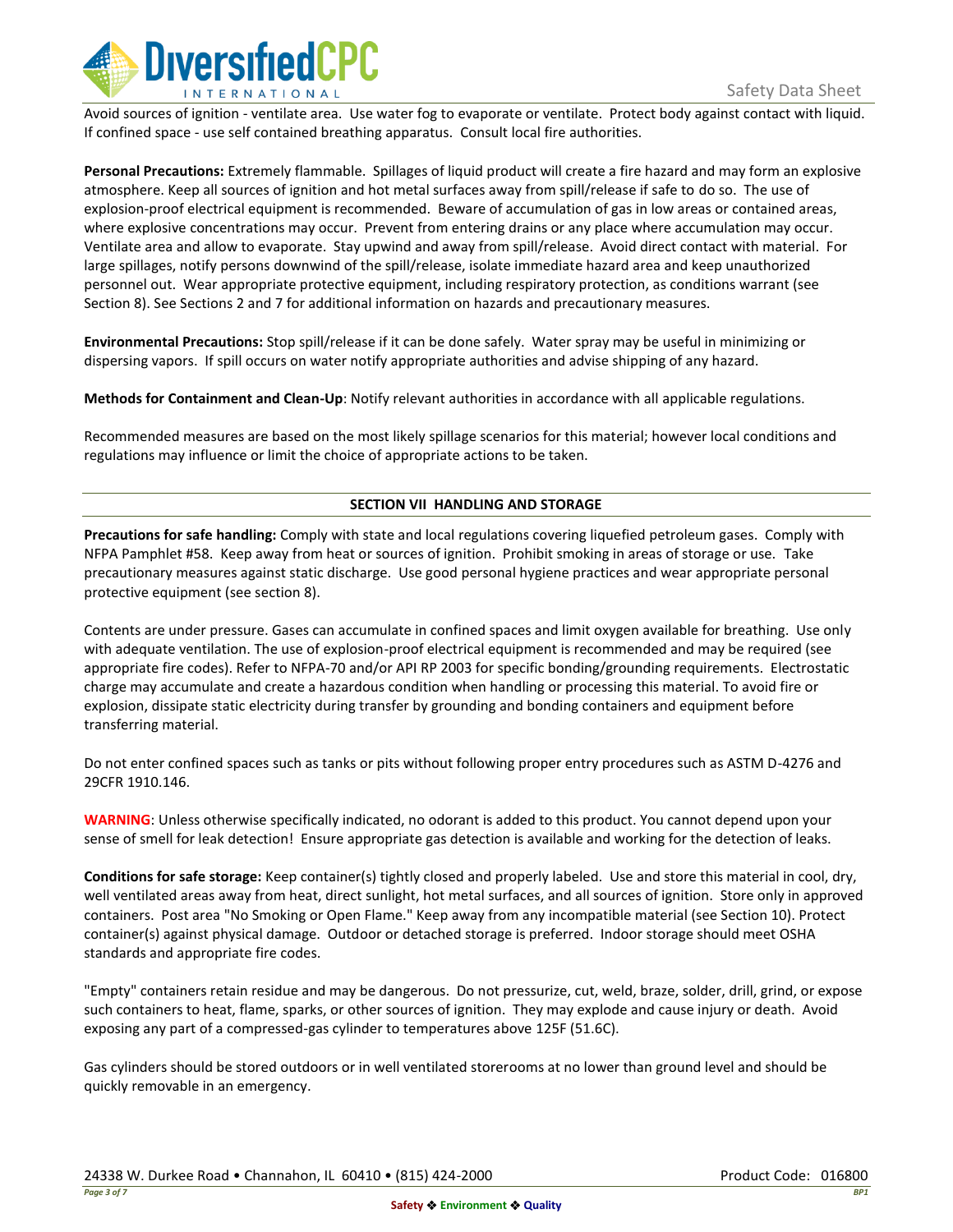

### **SECTION VIII EXPOSURE CONTROLS / PERSONAL PROTECTION**

## **Exposure Limits**

| Component                      |                                                                                                                                                                                                                                                                                                                                                                                                                                                                                                                                            | <b>ACIGH</b>        | <b>ACIGH</b>                | <b>OSHA PEL</b>   |                  |
|--------------------------------|--------------------------------------------------------------------------------------------------------------------------------------------------------------------------------------------------------------------------------------------------------------------------------------------------------------------------------------------------------------------------------------------------------------------------------------------------------------------------------------------------------------------------------------------|---------------------|-----------------------------|-------------------|------------------|
| Propane                        |                                                                                                                                                                                                                                                                                                                                                                                                                                                                                                                                            | TLV (TWA)<br>Simple | <b>TLV (STEL)</b><br>Simple | (TWA)<br>1000 ppm | <b>OTHER PEL</b> |
|                                |                                                                                                                                                                                                                                                                                                                                                                                                                                                                                                                                            | Asphyxiant          | Asphyxiant                  |                   |                  |
| Isobutane                      |                                                                                                                                                                                                                                                                                                                                                                                                                                                                                                                                            |                     | 1000 ppm                    |                   |                  |
| <b>Engineering Controls:</b>   | If current ventilation practices are not adequate to maintain airborne concentrations below<br>the established exposure limits, additional engineering controls may be required.                                                                                                                                                                                                                                                                                                                                                           |                     |                             |                   |                  |
| <b>Personal Protection:</b>    |                                                                                                                                                                                                                                                                                                                                                                                                                                                                                                                                            |                     |                             |                   |                  |
| Eye/Face Protection:           | The use of eye protection (such as splash goggles) that meets or exceeds ANSI Z.87.1 is<br>recommended when there is potential liquid contact to the eye. Depending on conditions<br>of use, a face shield may be necessary.                                                                                                                                                                                                                                                                                                               |                     |                             |                   |                  |
| <b>Skin Protection:</b>        | Impervious, insulated gloves recommended.                                                                                                                                                                                                                                                                                                                                                                                                                                                                                                  |                     |                             |                   |                  |
| <b>Respiratory Protection:</b> | A NIOSH approved, self-contained breathing apparatus (SCBA) or equivalent operated in a<br>pressure demand or other positive pressure mode should be used in situations of oxygen<br>deficiency (oxygen content less than 19.5 percent), unknown exposure concentrations, or<br>situations that are immediately dangerous to life or health (IDLH).<br>A respiratory protection program that meets or is equivalent to OSHA 29 CFR 1910.134 and<br>ANSI Z88.2 should be followed whenever workplace conditions warrant a respirator's use. |                     |                             |                   |                  |

Suggestions provided in this section for exposure control and specific types of protective equipment are based on readily available information. Users should consult with the specific manufacturer to confirm the performance of their protective equipment. Specific situations may require consultation with industrial hygiene, safety, or engineering professionals.

### **SECTION IX PHYSICAL AND CHEMICAL PROPERTIES**

| <b>Odor Threshold: No Data</b>                | <b>pH:</b> Not Applicable | <b>Appearance &amp; Odor:</b> Clear, colorless liquefied gas with sweet petroleum odor. |                                                    |
|-----------------------------------------------|---------------------------|-----------------------------------------------------------------------------------------|----------------------------------------------------|
| <b>Melting / Freezing Point:</b> No Data      |                           | Initial Boiling Point / Range: $-33.5$ TO $+10.9$ °F                                    |                                                    |
| Flash Point (Method): -156 °F (Estimated)     |                           |                                                                                         | <b>Evaporation Rate:</b> $> 1$ (Ethyl Ether = 1.0) |
| Lower Explosion Limit: 1.8% (vol.) Gas in air |                           | Upper Explosion Limit: 9.5% (vol.) Gas in air                                           |                                                    |
| Vapor Pressure @ 70 °F: 85 PSIG               |                           | <b>Vapor Density (air = 1.00):</b> 1.673                                                |                                                    |
| <b>Specific Gravity (H2O = 1.00):</b> $0.528$ |                           | Solubility in Water @ 70 °F: 0.008%                                                     |                                                    |
| Percent Volatile by Volume: 100%              |                           | Auto-ignition temperature: No Data                                                      |                                                    |
| Decomposition Data: No Data                   |                           | Viscosity: No Data                                                                      |                                                    |

### **SECTION X STABILITY AND REACTIVITY**

| Stable                                       |
|----------------------------------------------|
| Hazardous Polymerization: Can not occur      |
| None.                                        |
| Carbon monoxide, volatile hydrocarbon vapors |
| High heat, spark, and open flames            |
|                                              |

# **SECTION XI TOXICOLOGICAL INFORMATION**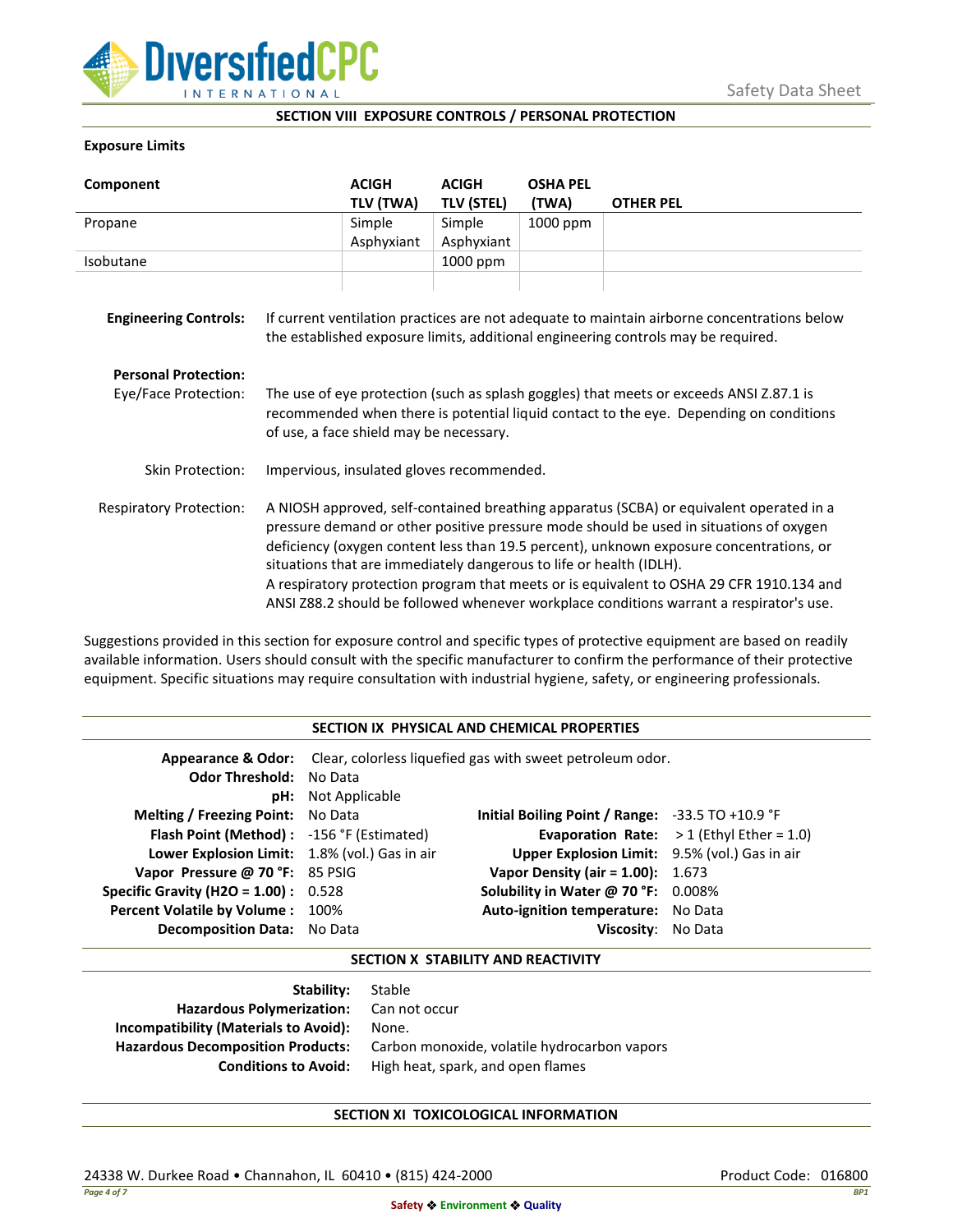

## **Effects Of Over Exposure**

**Ingestion:** Aspiration hazard!

- **Inhalation:** Inhalation of vapor may produce anesthetic effects and feeling of euphoria. Prolonged overexposure can cause rapid breathing, headache, dizziness, narcosis, unconsciousness, and death from asphyxiation, depending on concentration and time of exposure.
- **Skin Contact:** Contact with evaporating liquid can cause frostbite.

**Eye Contact:** Liquid can cause severe irritation, redness, tearing, blurred vision, and possible freeze burns.

**Specific Target Organ Toxicity (Single Exposure):** Not expected to cause organ effects from single exposure. **Specific Target Organ Toxicity (Repeated Exposure):** Not expected to cause organ effects from repeated exposure. **Carcinogenicity:** Not expected to cause cancer. This substance is not listed as a carcinogen by IARC, NTP or OSHA. **Germ Cell Mutagenicity:** Not expected to cause heritable genetic effects.

**Reproductive Toxicity:** Not expected to cause reproductive toxicity.

**Other Comments:** High concentrations may reduce the amount of oxygen available for breathing, especially in confined spaces. Hypoxia (inadequate oxygen) during pregnancy may have adverse effects on the developing fetus.

# **Information on Toxicological Effects of Components**

## **Propane**

*Target Organs:* No systemic or neurotoxic effects were noted in rats exposed to concentrations of propane as high as 12,000 ppm for 28 days.

*Reproductive Toxicity:* No adverse reproductive or developmental effects were observed in rats exposed to propane; no observed adverse effect level = 12,000 ppm.

## **n-Butane**

*Target Organs:* No systemic or neurotoxic effects were noted in rats exposed to concentrations of butane as high as 9,000 ppm for 28 days.

*Reproductive Toxicity:* No adverse reproductive or developmental effects were observed in rats exposed to butane; no observed adverse effect level = 12,000 ppm.

# **Isobutane**

*Target Organs:* No systemic or neurotoxic effects were noted in rats exposed to concentrations of isobutane as high as 9,000 ppm for 28 days.

*Reproductive Toxicity:* No adverse developmental effects were observed in rats exposed to concentrations of isobutane as high as 9000 ppm. Fertility and mating indices may have been affected at 9000 ppm but no effects were observed at 3000 ppm.

# **SECTION XII ECOLOGICAL INFORMATION**

**Toxicity:** Petroleum gases will readily evaporate from the surface and would not be expected to have significant adverse effects in the aquatic environment. Classification: No classified hazards.

**Persistence and Degradability:** The hydrocarbons in this material are expected to be inherently biodegradable. In practice, hydrocarbon gases are not likely to remain in solution long enough for biodegradation to be a significant loss process.

**Bioaccumulative Potential:** Not expected as having the potential to bioaccumulate.

**Mobility in Soil:** Due to the extreme volatility of petroleum gases, air is the only environmental compartment in which they will be found. In air, these hydrocarbons undergo photodegradation by reaction with hydroxyl radicals with half-lives ranging from 3.2 days for n-butane to 7 days for propane.

**Other Adverse Effects:** None anticipated.

### **SECTION XIII DISPOSAL INFORMATION**

### **Waste Disposal**

(1) Mechanical Recovery

24338 W. Durkee Road • Channahon, IL 60410 • (815) 424-2000 Product Code: 016800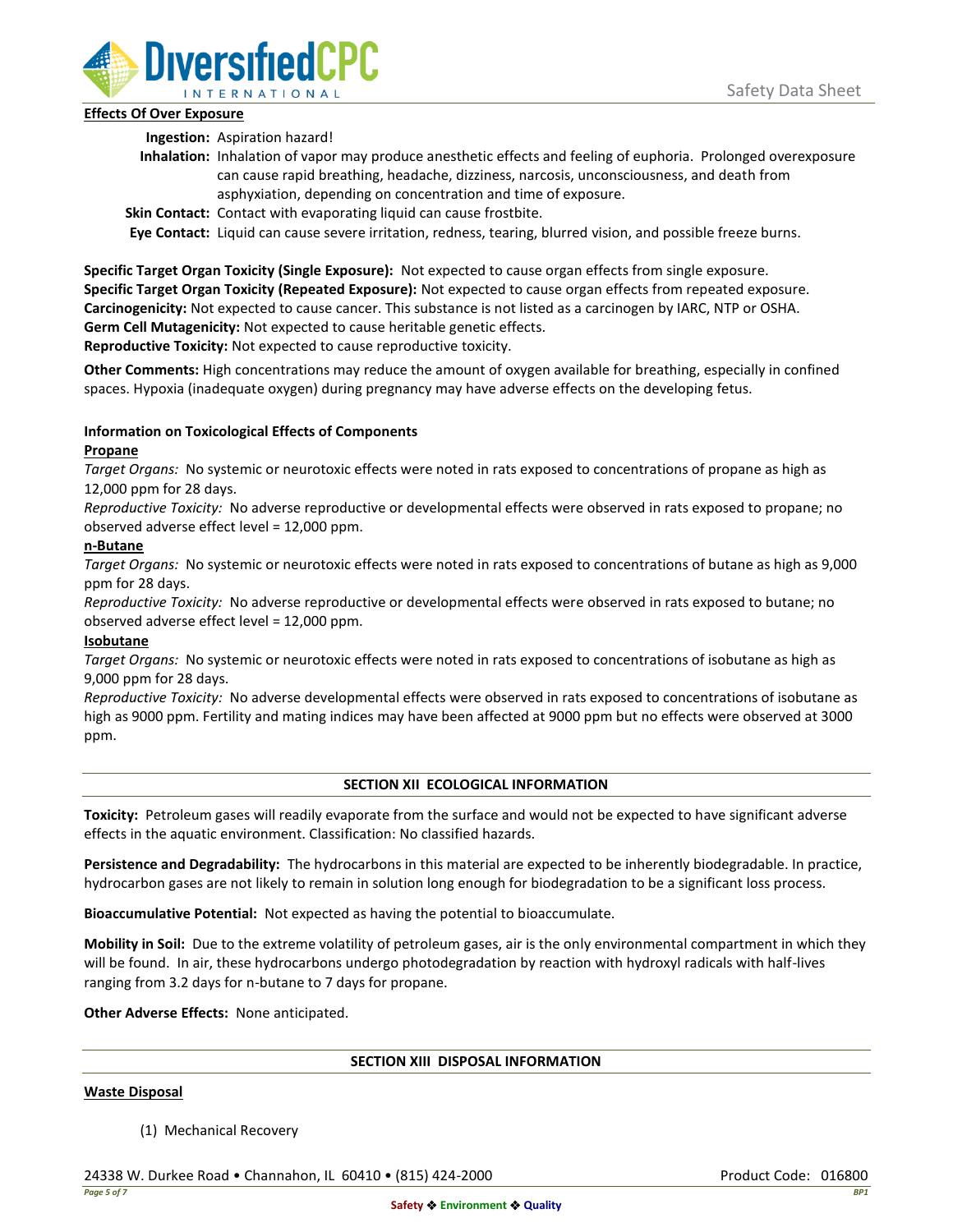

(2) Flare-Off At Safe Location (Vapors)

(3) Exhaust to Atmosphere in Safe Location (No Open Flames)

*\*\* Comply With All State and Local Regulations \*\**

### **SECTION XIV TRANSPORT INFORMATION**

#### **Transport Information**

UN1075, Petroleum Gases, Liquefied , 2.1

## **SECTION XV REGULATIONS**

### **Regulatory Information**

### **Chemical Inventories**

**USA TSCA:** All components of this product are listed on the TSCA Inventory. **Europe Einecs:** All components in this product are listed on EINECS **Canada Domestic Substances List (DSL):** This product and/or all of its components are listed on the Canadian DSL. **Australia AICS:** All components of this product are listed on AICS. **Korea ECL:** All components in this product are listed on the Korean Existing Chemicals Inventory (KECI). **Japan Miti (ENCS):** All components of this product are listed on MITI.

#### **SARA Title III:**

### **CERCLA/SARA (Section 302) Extremely Hazardous Substances and TPQs (in pounds):**

This material does not contain any chemicals subject to the reporting requirements of SARA 302 and 40 CFR 372.

### **SARA (311, 312) Hazard Class:**

| Acute Health:    | Yes |
|------------------|-----|
| Chronic Health:  | No  |
| Fire Hazard:     | Yes |
| Pressure Hazard: | Yes |

**SARA (313) Chemicals:** Not listed

**California Proposition 65:** This material does not contain any chemicals which are known to the State of California to cause cancer, birth defects or other reproductive harm at concentrations that trigger the warning requirements of California Proposition 65.

#### **EC Classification:**



F+ Extremely flammable

**Risk phrases:** 12 Extremely flammable.

## **Safety phrases:**

9 Keep container in a well-ventilated place.

16 Keep away from sources of ignition -No smoking.

33 Take precautionary measures against static discharges.

### **SECTION XVI OTHER INFORMATION**